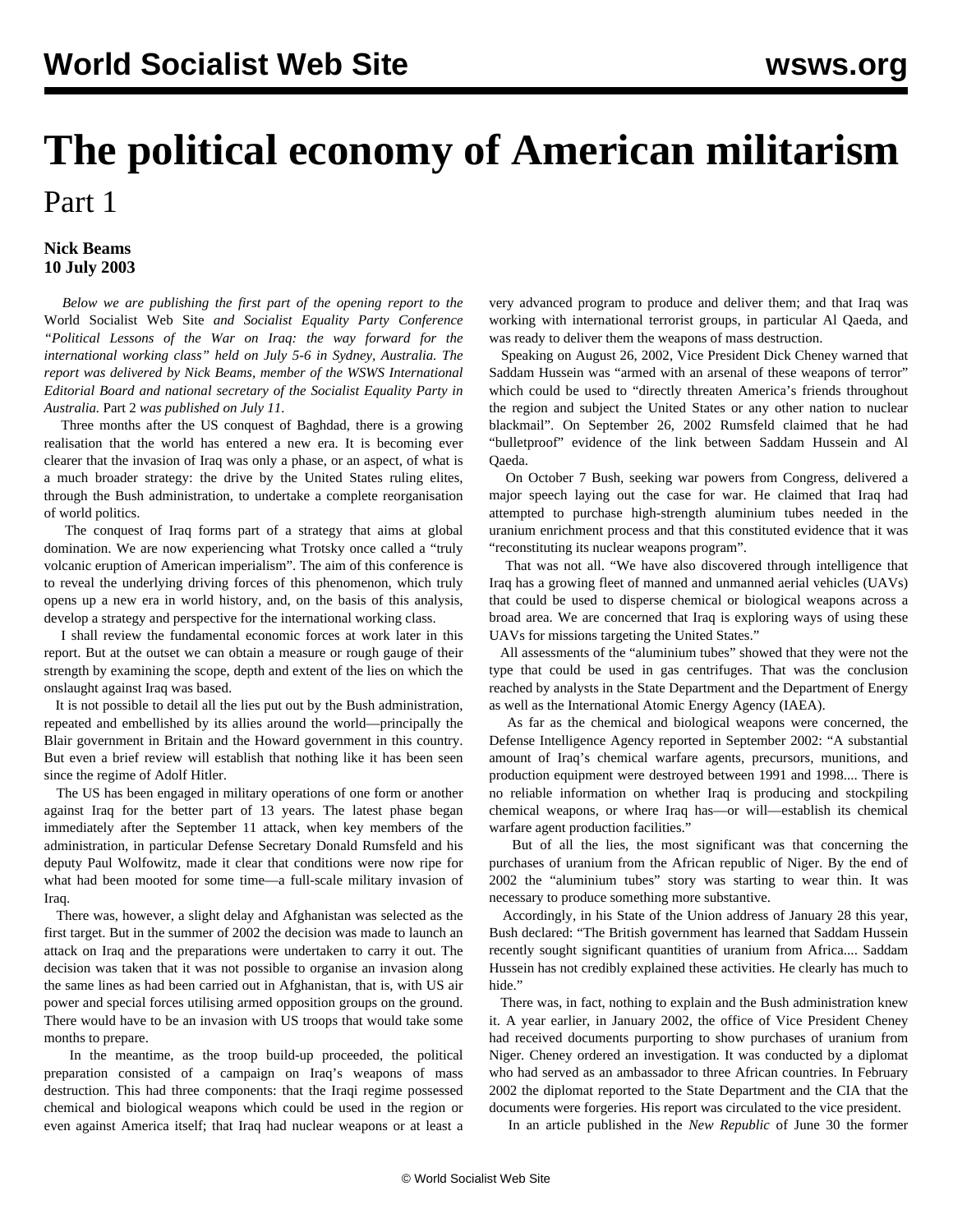ambassador states: "They knew the Niger story was a flat-out lie. They were unpersuasive about aluminium tubes and added this to make their case more persuasive."

 When the IAEA finally obtained the documents, after Powell had delivered his February 5 speech to the United Nations Security Council, it determined very rapidly that they were forged. But no matter. On March 16, Cheney attacked the IAEA and declared on "Meet the Press": "We believe [Saddam] has, in fact, reconstituted nuclear weapons."

 There is no question but that the Bush regime and its allies have carried out a Goebbels-like Big Lie campaign.

 But in analysing the significance of this campaign we should recall that in confronting state-manufactured lies we are dealing not with an ethical or moral issue, but with a political phenomenon.

 The use of the lie arises from the nature of the state itself. The capitalist state presents itself as the embodiment of the interests of society as a whole. But in a society divided into classes, with irreconcilable interests, this is a fiction. It is one, however, which can be maintained with a certain degree of plausibility when the ruling class is able to pursue policies of compromise and social reform.

 The fact that lying has now become an integral component of the *modus operandi* of the state signifies that the interests of the ruling class—and the policies needed to enforce them—have come into direct conflict with the interests and needs of the broad mass of the population.

 If the Bush regime were to tell the truth about its actions what would it say? That it has a program aimed at global economic and military domination by the United States; that all methods, including military ones, will be employed against those who attempt to block the achievement of its objectives, and that the purpose of the "war on terror" is not to remove pressing dangers to the American people, but rather to create the conditions at home and internationally where this program can be implemented.

## **The Bush administration's National Security Strategy**

 Such goals cannot be openly discussed before the general population—there the lie rules supreme. But they do have to be discussed and worked over among the ruling elites, and so, within official documents and the publications of various think tanks, we find a remarkably frank assessment of US strategy.

 The National Security Strategy, the centrepiece of the foreign policy perspective of the Bush administration published in September last year, makes clear that the resources of the world are to be subordinated to US economic interests and that military power will be used to establish and maintain what amounts to a global empire.

 The great struggles of the twentieth century, the document begins, have ended with the victory of freedom, establishing only one sustainable model for success: "freedom, democracy and free enterprise." Accordingly, the Bush administration commits itself to bringing the hope of "democracy, development, free markets and free trade to every corner of the world."

 The objective of global domination is spelled out on the first page: "The US national security strategy will be based on a distinctly American internationalism that reflects the union of our values and our national interests."

 This project will not be undertaken, however, simply for the material benefit of US interests. It is for the good of the world because it so happens that the US "free market" agenda is the only "sustainable model" for global development—a truly happy coincidence.

Such happy coincidences have been seen before. The "empire of free

trade" under which Great Britain organised its global dominance in the nineteenth century was bound up with the great "civilising mission" it had undertaken. Now we are to have an empire of "freedom" in which the "free market" is defined as the very basis of morality itself.

 In the words of the National Security Strategy: "The concept of 'free trade' arose as a moral principle even before it became a pillar of economics. If you can make something that others value, you should be able to sell it to them. If others make something that you value, you should be able to buy it. This is real freedom, the freedom for a person—or a nation—to make a living" (p. 18).

 It is doubtful if "freedom" has ever been defined quite so explicitly as the "freedom to make money" and this then made the basis of morality. Of course when the document speaks of persons buying and selling it must be remembered that these "individuals" are not those whom the philosopher John Locke had in mind at the end of the seventeenth century. Rather, they consist of gigantic "legal persons"—transnational corporations commanding wealth and resources beyond the scope not only of individuals but entire countries.

 But "free markets" and "free trade," which the document insists are "key priorities of our national security," do not, in and of themselves, guarantee the pre-eminence of the United States. What is to be done about potential rivals?

 Here the document is very explicit. American dominance will be maintained through overwhelming military power.

 "It is time to reaffirm the essential role of American military strength. We must build and maintain our defenses beyond challenge" (p. 29). In other words, the other major capitalist powers should not even contemplate seeking to change the balance of power at some point in the future. "Our forces will be strong enough to dissuade potential adversaries from pursuing a military build-up in the hopes of surpassing, or equalling the power of the United States" (p. 30).

 Such a doctrine had been espoused a decade earlier in the Defense Planning Guidance (DPG) document prepared in the Pentagon by Paul Wolfowitz and Defense Secretary Dick Cheney during the previous Bush administration. However, when the details were leaked it caused such a furore that the document had to be withdrawn and rewritten. There were two major objections: the DPG made all too clear that the US was prepared to move outside its post-war alliances and that it was pursuing an agenda of global dominance.

 While the document was withdrawn, the perspective behind it was not, leading a kind of subterranean existence for almost a decade. It was the strategy that dare not speak its name. Not, at least, until the terrorist attack on the World Trade Center.

 "The events of September 11, 2001," the National Security Strategy document states, "fundamentally changed the context for relations between the United States and other main centers of global power, and opened vast, new opportunities" (p. 28).

 On any reading this is an amazing statement. First of all, how did the attacks of September 11 change the "context for relations" between the US and other major powers? After all, those powers declared themselves in full solidarity with the US, even invoking hitherto unused clauses of the NATO agreement. What the document meant was that it was now possible to invoke the unilateralism that had been at the centre of the DPG strategy of 1992.

 Secondly, what "vast new opportunities" were opened up? How were these attacks beneficial? In one decisive way: they provided the opportunity for the US ruling elites to press ahead with their agenda of global domination under the banner of the "war on terror" and to develop measures to suppress opposition to this agenda at home.

 Lest anyone suspect that this is a somewhat biased presentation and that I am perhaps overstating the case, let me turn briefly to an informative analysis of the Bush doctrine and the foreign policy issues confronting the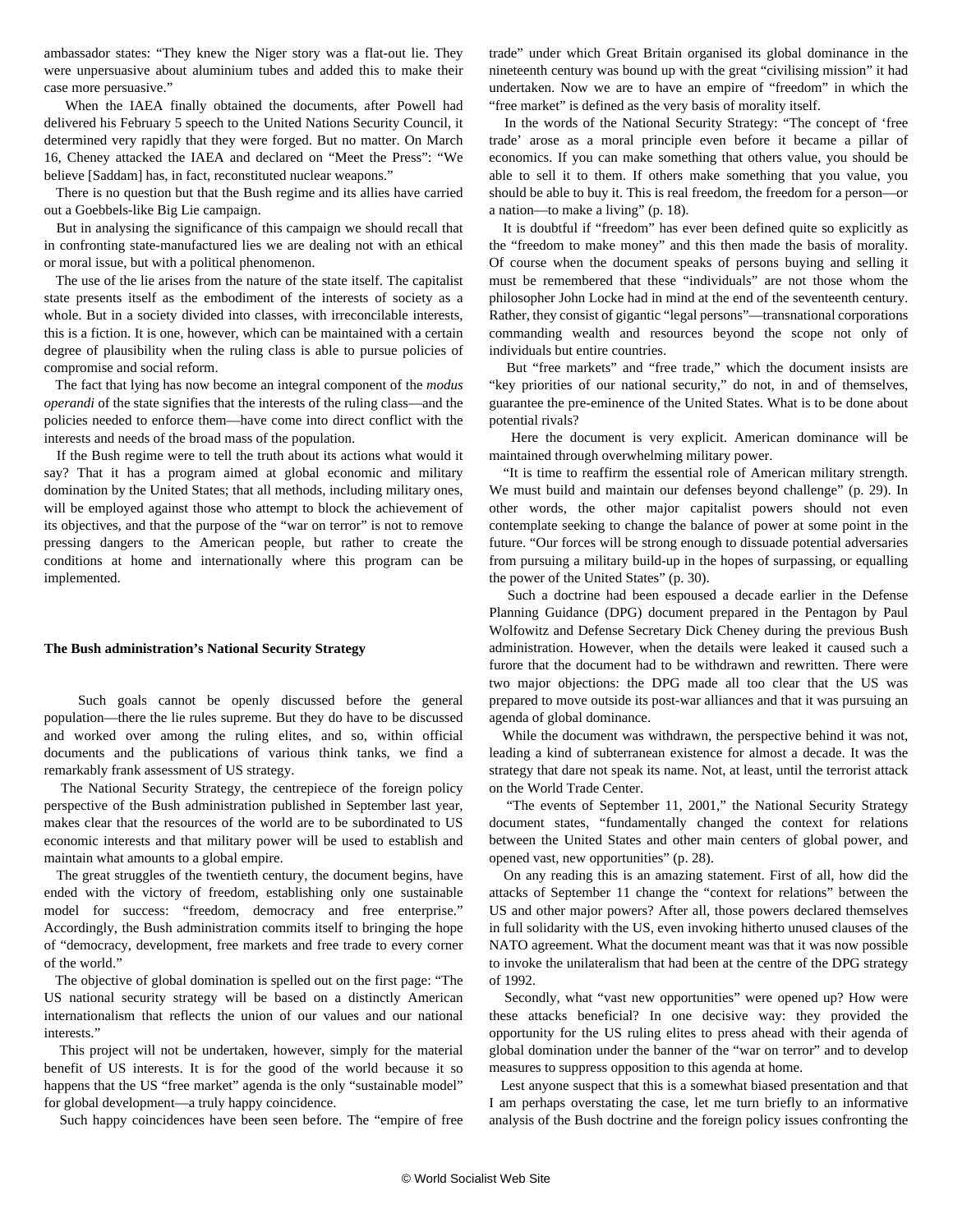United States provided by one of its most right-wing supporters, the American Enterprise Institute.

 In an article published on January 31, 2003 Thomas Donnelly, one of the leading lights of that body, wrote: " ... the Bush Doctrine represents a return to the first principles of American security strategy. The Bush doctrine also represents the realities of international politics in the postcold-war, sole-superpower world. Further, the combination of these two factors—America's universal political principles and unprecedented global power and influence—make the Bush Doctrine a whole greater than the sum of its parts; it is likely to remain the basis for US security strategy for decades to come" (Thomas Donnelly, *The Underpinnings of the Bush Strategy*).

 Donnelly then goes on to spell out its implications. The expansion of the "American perimeter" is "likely to continue, even accelerate". Having started to "reform" the politics of the Middle East it would be "difficult and dangerous to stop with half measures" (ibid).

 This doctrine, he insists, is not an aberration. Rather "Americans have always taken an expansive view of their security interests and been more than willing to exercise military power where the correlation of forces is favourable" and have regarded the exercise of this power as "not simply a force for national greatness but for human liberty."

 "Taken together," he continues, "American principles, interests, and systematic responsibilities, argue strongly in favour of an active and expansive stance of strategic primacy and a continued willingness to employ military force. Within that context, and given the ways in which nuclear weapons and other weapons of mass destruction can distort normal calculations of international power relationships, there is a compelling need to hold open the option of—and indeed, to build more forces capable of—preemptive strike actions."

 And what should be the grounds for taking such preemptive strike action? Virtually anything that is considered to impinge upon, or adversely affect, the interests of the United States.

 "The United States," Donnelly insists, "must take a wider view of the traditional doctrine of 'imminent danger', considering how such dangers threaten not only its direct interests, but its allies, the liberal international order, and the opportunities for greater freedom in the world" (ibid).

 In an article published on March 25, just after the invasion had begun, Donnelly welcomed the conflict in the United Nations Security Council that had preceded it.

 "The diplomatic maneuvering preceding the war in Iraq marks the unambiguous end of the post-cold-war world. No one can say with absolute certainty how the 'post-Iraq world' will be ordered, but the fundamental contradiction of the period between 1989 and 2003—the disparity between the reality of American global primacy and the formally multipolar structure of various international institutions, most notably the United Nations and NATO—has been exposed for the sham that it has been. Ironically, the French have done us a favour by forcing the world to confront the facts of the case" (Thomas Donnelly, *An Enduring Pax Americana*).

 And in a further article published on May 21 he positively celebrated the Bush doctrine which "freed us from the ingrained balance-of-power thinking of the Cold War and post-Cold War eras" and in "its rejection of containment and deterrence ... has likewise restored to prominence the historic characteristics of American national security policy: a proactive defense and the aggressive expansion of freedom" (Thomas Donnelly, *The Meaning of Operation Iraqi Freedom*).

## **Foreign policy under Clinton**

 This language indicates the tremendous forces at work. But it would be wrong to conclude that the eruption of imperialist violence can be put down simply to the Bush administration or to the so-called neoconservatives who play such a prominent role in formulating its agenda.

 Rather, the Bush regime's policies are the culmination of tendencies of development that have been steadily emerging over the past decade and a half since the collapse of the Soviet Union. They can be clearly seen in the Clinton foreign policy.

 While it did not espouse Bush Snr's doctrine of the "new world order", the Clinton administration made clear that it was committed to the aggressive pursuit of American interests, if necessary at the expense of its supposed allies.

 It was necessary, Clinton insisted in one of his first speeches as president, to "make trade a priority element of American security." America had to "seek to open other nations' markets and to establish clear and enforceable rules on which to expand trade" (Remarks by President Clinton at the American University Centenary Celebration, February 26, 1993).

 The public furore over the Defense Planning Guidance drafted by Wolfowitz in the last days of the first Bush administration resulted in a certain caution in formulating the foreign policy agenda. But the essential issues raised in that document—the need for the US to adopt an expansionist foreign policy in the wake of the collapse of the Soviet Union—formed the core of the Clinton administration's agenda.

 In a speech delivered in September 1993, Clinton's national security adviser Anthony Lake explained that the US stood at an historic crossroads. "[W]e have arrived at neither the end of history nor a clash of civilizations, but a moment of immense democratic and entrepreneurial opportunity. We must not waste it."

 America was the dominant power in this new era, possessing the largest economy and the strongest military. "The successor to a doctrine of containment must be a strategy of enlargement—enlargement of the world's free community of market democracies."

 As for the relationship of the US to other powers, Lake made clear that American interests determined the agenda. "[O]nly one overriding factor can determine whether the US should act multilaterally or unilaterally, and that is America's interests. We should act multilaterally where doing so advances our interests—and we should act unilaterally when that will serve our purpose. The simple question in each instance is this: what works best?" (Anthony Lake, "From Containment to Enlargement", Johns Hopkins University September 21, 1993).

 And increasingly military force was what worked best. As one recent study has noted "not force held in abeyance but force expanded became a hallmark of US policy in the 1990s" with Clinton's two terms producing an "unprecedented level of military activism." A national security study carried out in 1999 revealed that "since the end of the Cold War, the United States has embarked on nearly four dozen military operations ... as opposed to only 16 during the entire period of the Cold War" (Andrew Bacevich, *American Empire*, 2002, pp. 142-143).

 It is instructive to examine the two most significant areas of military activity in this period: the war against Yugoslavia over Kosovo and the ongoing and increasing attacks against Iraq.

 In the Kosovo war of 1999 we saw all the methods developed four years later in the invasion of Iraq. Here the Big Lie was not "weapons of mass destruction" but "ethnic cleansing" carried out by Serbian president Milosevic, transforming him into the new Hitler of Europe. It has now been established that what precipitated the flood of refugees was NATO's bombing, not the so-called ethnic cleansing campaign.

 At the time, though, there were allegations of tens of thousands of deaths. US defence secretary William Cohen even claimed as many as 100,000 military-aged men were missing. Following the war, a British government memorandum stated that 10,000 people were killed in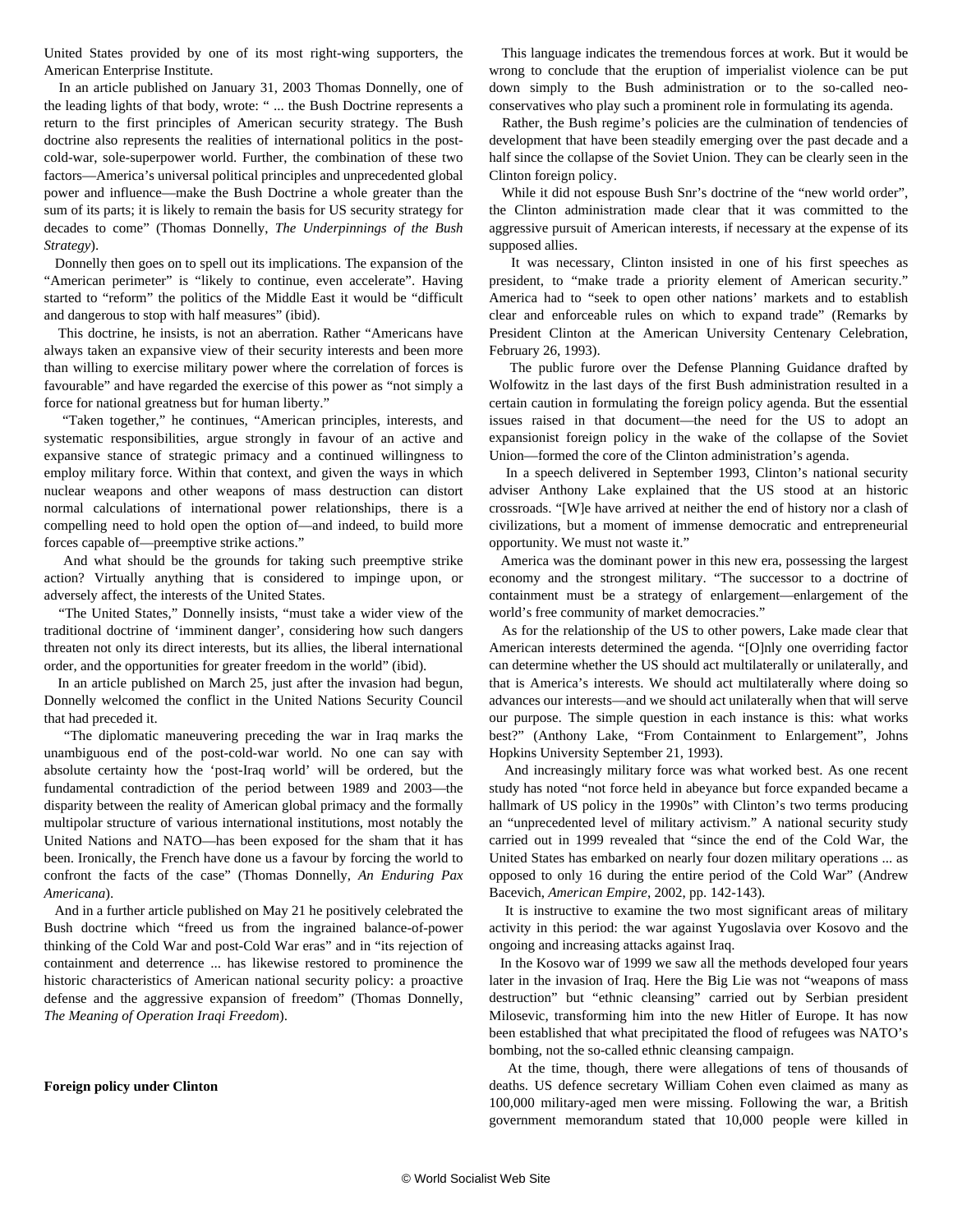Kosovo in 1999, with only 2000 of these deaths occurring before the bombings, most of which were the result of clashes between the Yugoslav army and the Kosovo Liberation Army.

 The so-called Rambouillet text, with its provisions for NATO armed forces to move all over Yugoslavia, was drawn up with the specific aim of having it rejected by Serbia. This was later admitted by the former Canadian ambassador to Yugoslavia who stated that "the insistence of allowing access to all of Yugoslavia by NATO forces ... guaranteed a Serbian rejection." As a senior US official explained at the time, "we intentionally set the bar too high for the Serbs to comply" (Mark Curtis, *Web of Deceit*, 2003 p. 147).

 The war against Yugoslavia, like the onslaught against Iraq, was launched without the approval of the United Nations. But if this did not lead to denunciations of the US over its breaches of international law, it was because so-called "left" and social democratic public opinion backed the war on the grounds that intervention was necessary to prevent ethnic cleansing. The same arguments were to be repeated a few months later when the entire middle class radical movement in Australia took to the streets in protest demonstrations to demand the intervention of Australian troops in East Timor.

 The new doctrine of "ethical imperialism" was articulated by British Prime Minister Tony Blair in a speech delivered in Chicago. The most pressing problem, Blair maintained, was to identify the circumstances where the major powers should undertake military intervention. "Noninterference has long being considered an important principle of international order. And it is not one we would want to jettison too readily. One state should not feel it has the right to change the political system of another or foment subversion or seize pieces of territory to which it feels it should have some claim. But the principle of noninterference must be qualified in important respects. Acts of genocide can never be a purely internal matter" (Tony Blair, Speech to the Chicago Economic Club, April 22, 1999).

Blair's lies over WMDs are a continuation of his lies over Kosovo.

 In the United States, the so-called "left" and "liberal" forces who backed the war insisted that there were no economic interests involved. This was a war driven by morality—the need to halt ethnic cleansing.

 As the bombing campaign was being launched, however, Clinton delivered a speech that pointed to other, economic and strategic, reasons. If anything had been learned from World War II and the Cold War, he said, it was that "if our country is going to be prosperous and secure, we need a Europe that is safe, secure, free, united, a good partner with us for trading.... And if we're going to have a strong economic relationship that includes our ability to sell around the world, Europe has got to be a key. And if we want people to share our burdens of leadership with all the problems that will inevitably crop up, Europe needs to be our partner. Now, that's what this Kosovo thing is all about" (Speech to AFSCME Biennial Convention, March 23. 1999).

 As the *World Socialist Web Site* explained at the time, the significance of Yugoslavia was that it lay at the western edge of a vast territory that had been opened up for imperialist penetration by the collapse of the Soviet Union. How important that region has become has been confirmed in all the subsequent events: the war against Afghanistan and the establishment of US military bases throughout central Asia and now the occupation of Iraq and the drive to re-organise the entire Middle East.

 The conflicts between the US and the European powers did not begin with the current Bush administration but were a key component of US policy on Iraq under Clinton. The sanctions regime established after the first Gulf war was left in place for two reasons.

 In the first place, if it were determined that Iraq had been disarmed, then the rationale for the continued presence of US forces in the region would disappear. Hence the insistence that Iraq had not complied with the UN resolutions and the organisation of continuing provocations.

 Secondly, if the sanctions regime had been lifted this would have meant that Iraqi oil would come onto the market, large revenues would be generated, and new areas of exploration opened up.

 None of this would have benefited the US. The rights to conduct exploration and the exploitation of new oil reserves had been given to French, Russian and Chinese companies. Moreover, reconstruction projects financed by increased oil revenues would not have gone to US corporations but to European firms. In other words, the maintenance of sanctions and the promotion of the claims of weapons of mass destruction had nothing to do with the real situation in Iraq, but arose from the deepening conflict between the US and its rivals over the exploitation of the region.

 This symbiotic relationship between the military and economic interests of the United States was clearly articulated by Clinton's defense secretary William Cohen. Economists and soldiers, he claimed, shared the same interests in stability. The forward deployment of US forces in Asia, the Middle East and in Europe enabled the US to "shape the environment in ways that are advantageous to us and that are stabilizing to areas where we are forward deployed, thereby helping to promote investment and prosperity and therefore reinforcing the forces of peace and democracy." Or, as he put the matter more simply, "business follows the flag" (See Andrew Bacevich, *American Empire*, p. 128).

#### **The historical development of US imperialism**

 The immediate opportunity for the US to openly deploy its military might was provided by the collapse of the Soviet Union. Viewed against the backdrop of the history of the twentieth century as a whole, however, the impact of this event was not so much a re-orientation of US foreign policy as the removal of the constraints imposed upon it during the previous seven decades. An examination of the origins and historical development of American imperialism makes this clear.

 The foundations for American capitalism's rise to global prominence were securely established in the decades immediately following the Civil War and the victory of the rising industrial bourgeoisie of the North. The next thirty years saw the establishment of the giant corporation—taking the leading role in economic development from the single-owner or family business—the opening up of the entire continent to the development of capitalist industry and farming, the development of new forms of industrial production—the beginnings of the assembly-line methods that would shape the economy of the twentieth century—and, just as important, the development of new forms of corporate management.

 By the end of the century American capitalism was ready to take its "place in the sun" along with the other capitalist great powers. It announced its arrival with the Spanish-American War of 1898 and the subsequent colonisation of the Philippines at the cost of 200,000 Filipino lives.

 Notwithstanding the Philippines' conquest, America did not so much demand a formal empire, but rather the "open door"—the freedom of American economic interests to penetrate any part of the world. This policy reflected the position of the United States: by the time it was ready to take its place on the world stage, the globe had been carved up among the other great capitalist powers—France, Germany and, above all, the British Empire. The principles of liberty and freedom proclaimed by the rising American power therefore reflected its immediate interest in open markets and trade.

 If military interventions were carried out they were aimed not at enforcing a particular American interest but to support universal principles of civilisation.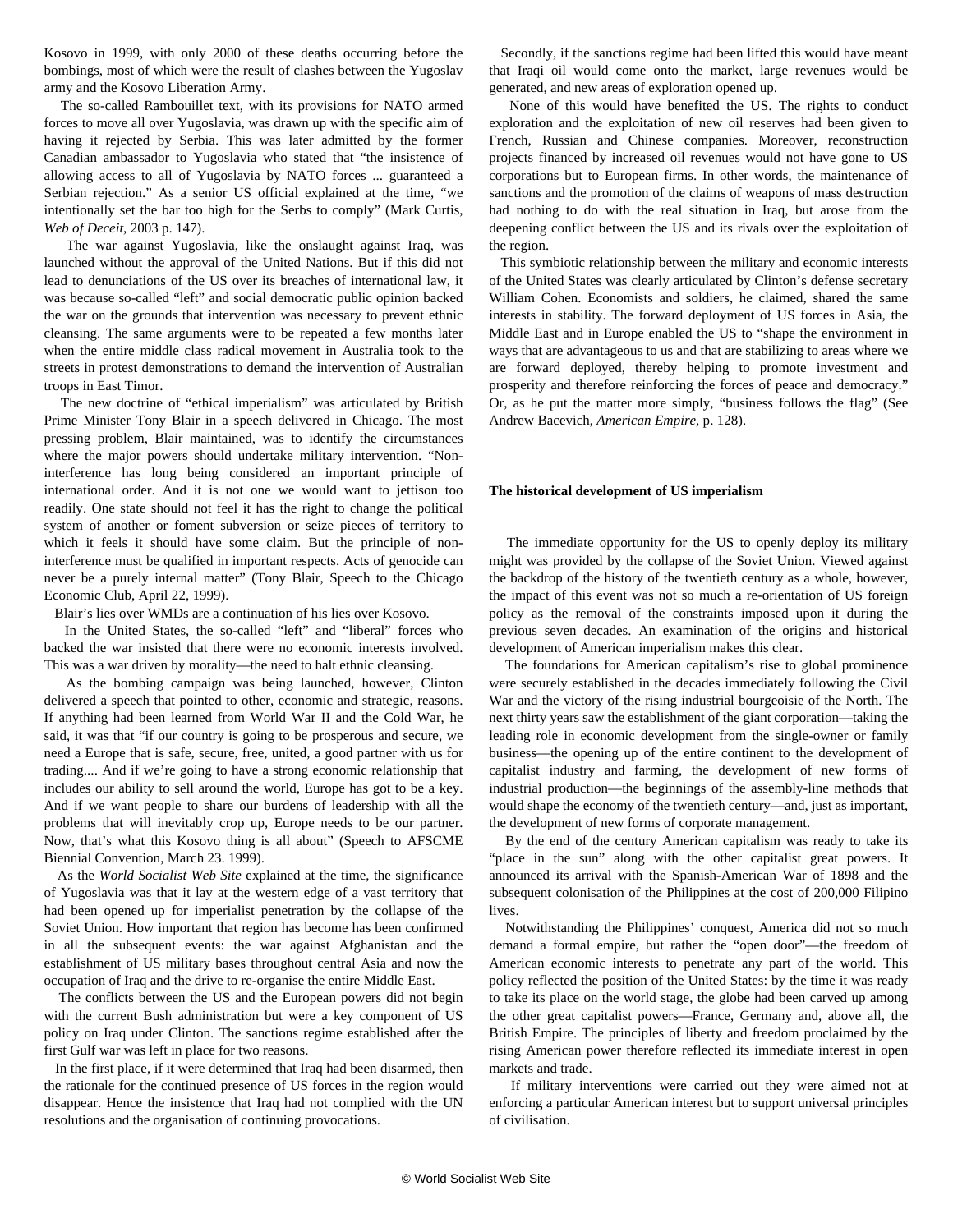As President Theodore Roosevelt put it in December 1904 during a struggle to secure control of the Panama Canal: "It is not true that the United States feels any land hunger or entertains any projects as regards the other nations of the Western Hemisphere save such as are for their welfare. All that this country desires is to see the neighbouring countries stable, orderly, and prosperous."

 Any country that conducted itself with decency, kept order and paid its obligations need have no fear of the United States. However "chronic wrongdoing" or impotence resulting in a general loosening of the "ties of civilisation" would ultimately require "intervention by some civilised nation". Furthermore there was no over-arching right to independence. According to Roosevelt: "It is a mere truism to say that every nation ... which desires to maintain its freedom, its independence, must ultimately realize that the right of such independence can not be separated from the responsibility of making good use of it" (See Oscar Barck ed. *America in the World*, Meridian Books 1961 p. 80).

 These sentiments were widely shared by the ruling elites. As the future president Woodrow Wilson explained in a lecture delivered in 1907: "Since trade ignores national boundaries and the manufacturer insists on having the world as a market, the flag of his nation must follow him, and the doors of the nations which are closed must be battered down."

 And even more than this. According to the future advocate of the selfdetermination of nations: "Concessions obtained by financiers must be safeguarded by ministers of state, even if the sovereignty of unwilling nations be outraged in the process" (cited in William Appleman Williams, *The Tragedy of American Diplomacy*, p. 72).

 America's entry into the world arena was driven by its dynamic economic expansion. By the time of World War I, the US economy was dependent on the international economy as a whole. Its industries had expanded to such a point, Wilson explained during his campaign for the 1912 elections, that "they will burst their jackets if they cannot find a free outlet to the markets of the world." Domestic markets, he insisted, no longer sufficed. America needed foreign markets. The demands of the war helped provide these markets, transforming the US from a debtor to a creditor nation.

 America entered the war espousing the universal principles of freedom, the right of nations to self-determination and, above all, democracy. The reality was, however, that American industries and finance houses could not afford a loss by the allies, so great had been their financial involvement.

 America's goals were summed up with remarkable frankness by former president Roosevelt in the autumn of 1917. The US, he insisted, did not go to war to "make democracy safe". Rather America intended to make the world "safe for ourselves". "This is our war, America's war. If we do not win it we shall some day have to reckon with Germany single-handed. Therefore, for our own sake let us strike down Germany" (cited in Arno Mayer, *The Political Origins of the New Diplomacy*, pp. 344-345).

#### **US imperialism and the Soviet Union**

 The war saw a violent shift in the balance of power. No longer standing in the shadow of the British Empire, America had assumed the hegemony of the world capitalist system. But as it assumed leadership, capitalism entered a profound crisis.

 The historical significance of the war lay in the fact that it confirmed—in the form of mass death and destruction, hunger and cold—what had already been established by Marxist theory. The system of private ownership and the capitalist nation-state, which had given such a great impetus to mankind's development in the nineteenth century, was now historically outmoded. Under capitalism, the revolt of the global productive forces against the nation state took the form of a ruthless struggle of the great powers for mastery of the world. There could be no peaceful resolution of this conflict, Lenin explained. Any peace, no matter how long it might last, would merely be an interlude until economic development itself changed the relationships between the major capitalist powers, setting in motion a new struggle once again.

 As global hegemony of the capitalist order was passing west across the Atlantic, a challenge to the entire imperialist order was emerging in the east, in the form of the Russian Revolution and the establishment of the Soviet Union.

 The revolution brought an instinctive response from the US and the other capitalist powers. They attempted to strangle it at birth, sending in armed forces to support the Whites in the civil war, who, as Winston Churchill admitted at the time, would have been rapidly defeated were it not for the support they received from outside. The US was only held back from going further by the fear that its own soldiers would become "infected" by Bolshevism.

 Over the course of the next decades the Soviet Union underwent a tremendous degeneration, beginning with the defeat of the Left Opposition in 1927 and culminating in the Moscow Trials in 1936-38, which resulted in the consolidation of power by the counter-revolutionary bureaucracy under Stalin.

 But while ever it continued to exist, the Soviet Union, established by the greatest social revolution in history, constituted an obstacle to the realisation by the United States of its global ambitions.

 In the aftermath of the Second World War, the perspective of "rolling back" the Soviet Union was raised once again. Here it should be recalled, as the air waves resound with propaganda about how the threat of weapons of mass destruction compels pre-emptive action by the United States, that the most devastating use of such weapons—the two atomic bombs dropped on Hiroshima and Nagasaki—was motivated not by the desire to defeat Japan—that had already taken place—but to issue a threat against the Soviet Union.

 Throughout the post-war period there was an ongoing conflict within American military and ruling circles over whether the US should pursue a policy of "containment" with regard to the Soviet Union or "rollback". The so-called containment perspective predominated—although not without attempts to launch a full-scale conflict, both in the Korean War and during the confrontation over Cuba.

 As a broad generalisation, the policy of containment prevailed in the years of the post-war boom while ever the US was pursuing a policy of social reform. But as the boom came to an end, giving way to the worsening economic conditions of the 1970s, the US became more aggressive. Détente was abandoned and in the late 1970s a policy of destabilisation of the Soviet Union was launched with the massive funding and arming of the Islamic fundamentalist forces in Afghanistan. The aim, as has since been admitted by Carter's National Security Adviser, Zbigniew Brzezinski—the architect of this policy—was to drag the Soviet Union into a Vietnam-type quagmire.

 In the 1980s massive increases in arms expenditure under the Reagan administration, the deployment of Cruise missiles in Europe and the Star Wars proposals were all aimed at producing a crisis in the Soviet Union and its collapse. However, even before these measures could have their full effect, the Soviet bureaucracy under Gorbachev took the decision to liquidate the USSR and organise the restoration of capitalism. For the US this was the opportunity, for the first time since its rise to global ascendancy, to realise its objectives without constraints on its use of military power.

 It is therefore, perhaps, not surprising that so much of the language of the first decades of the twentieth century, when the United States was just beginning its imperial mission, should find its echo in the various